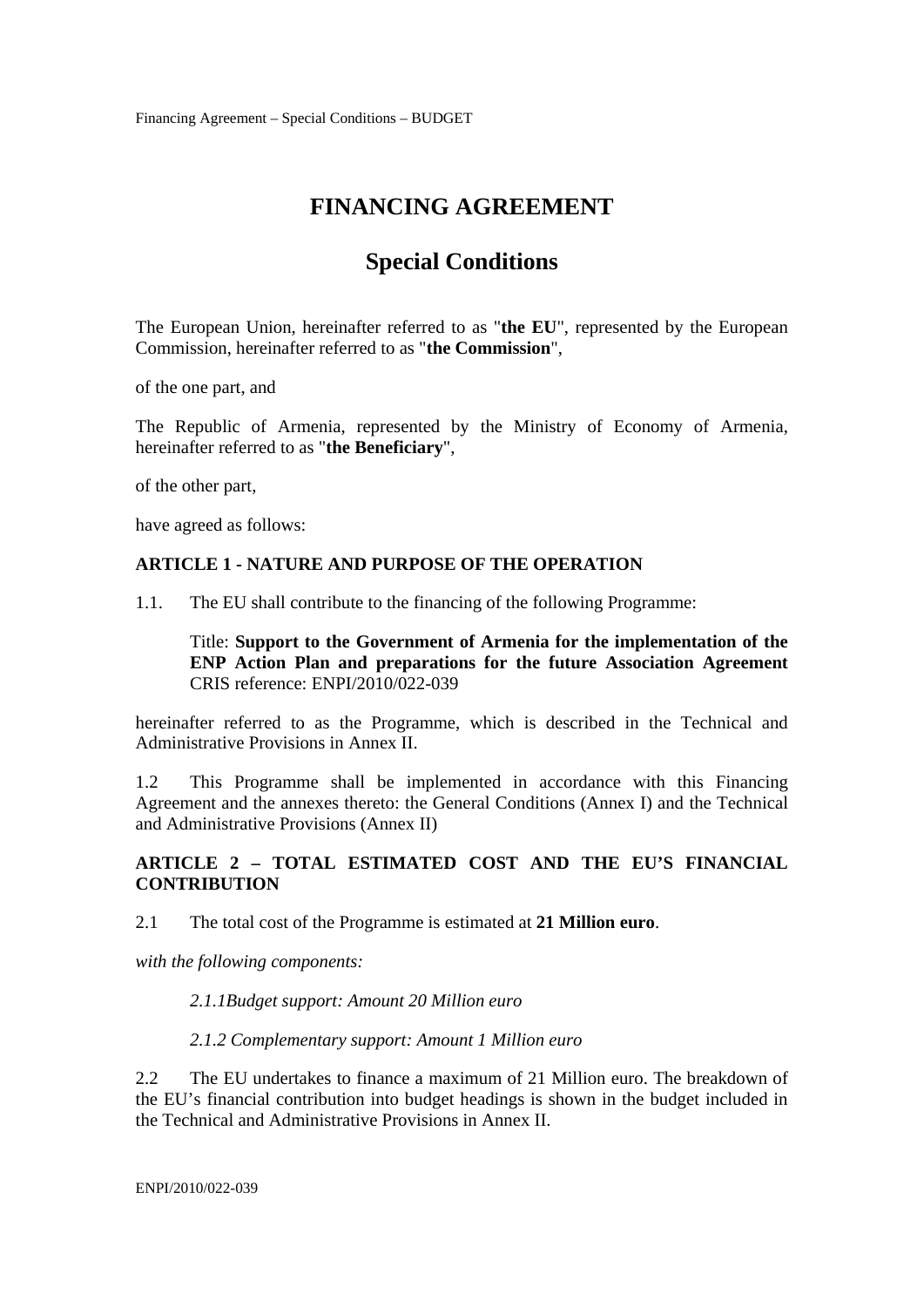# **ARTICLE 3 - THE BENEFICIARY'S CONTRIBUTION**

3.1 The Beneficiary undertakes to co-finance the Programme with zero euro.

3.2 Where there is a non-financial contribution by the Beneficiary, detailed arrangements for the delivery of such contribution shall be set out in the Technical and Administrative Provisions.

# **ARTICLE 4 – IMPLEMENTATION**

4.1 By derogation to Article 3 of the General Conditions, the programme shall be implemented by the Commission acting for and on behalf of the Beneficiary.

4.2 The following clauses of the General Conditions shall not be applicable: Articles 1.3, 5, 6, 7, 11, 17, 19.4, 22.3, 22.4, 22.6 and 23.3.

4.3 The following clauses of the General Conditions shall be replaced by the following:

4.3.1 Article 2.2: Wherever there is a risk of overrunning the global amount set in the Financing Agreement, the Commission may either scale down the project/programme or draw on the Beneficiary's own resources, after its approval, or on other non-EU resources.

4.3.2 Article 2.3: If the project/programme cannot be scaled down, or if the overrun cannot be covered by other resources including those of the Beneficiary, the Commission may decide to grant additional EU financing. Should it take such a decision, the excess costs shall be financed, without prejudice to the relevant EU rules and procedures, by the release of an additional financial contribution to be set by the Commission.

4.3.3 Article 18.1: Every project/programme financed by the EU shall be the subject of appropriate communication and information operations. These operations shall be defined with the approval of the Commission.

4.3.4 Article 19.1: The Beneficiary shall take appropriate measures to prevent irregularities and fraud and, on request of the Commission, bring prosecutions to recover funds wrongly paid. The Beneficiary shall inform the Commission of any measure taken.

4.3.5 Article 19.3: The Beneficiary shall immediately inform the Commission of any element brought to its attention which arouses suspicions of irregularities or fraud.

# **ARTICLE 5 – PERIOD OF EXECUTION**

5.1 The period of execution of the Financing Agreement as defined in Article 4 of the General Conditions shall commence on the entry into force of the Financing Agreement and end 72 months after this date.

5.2 The duration of the operational implementation phase is fixed at 48 months.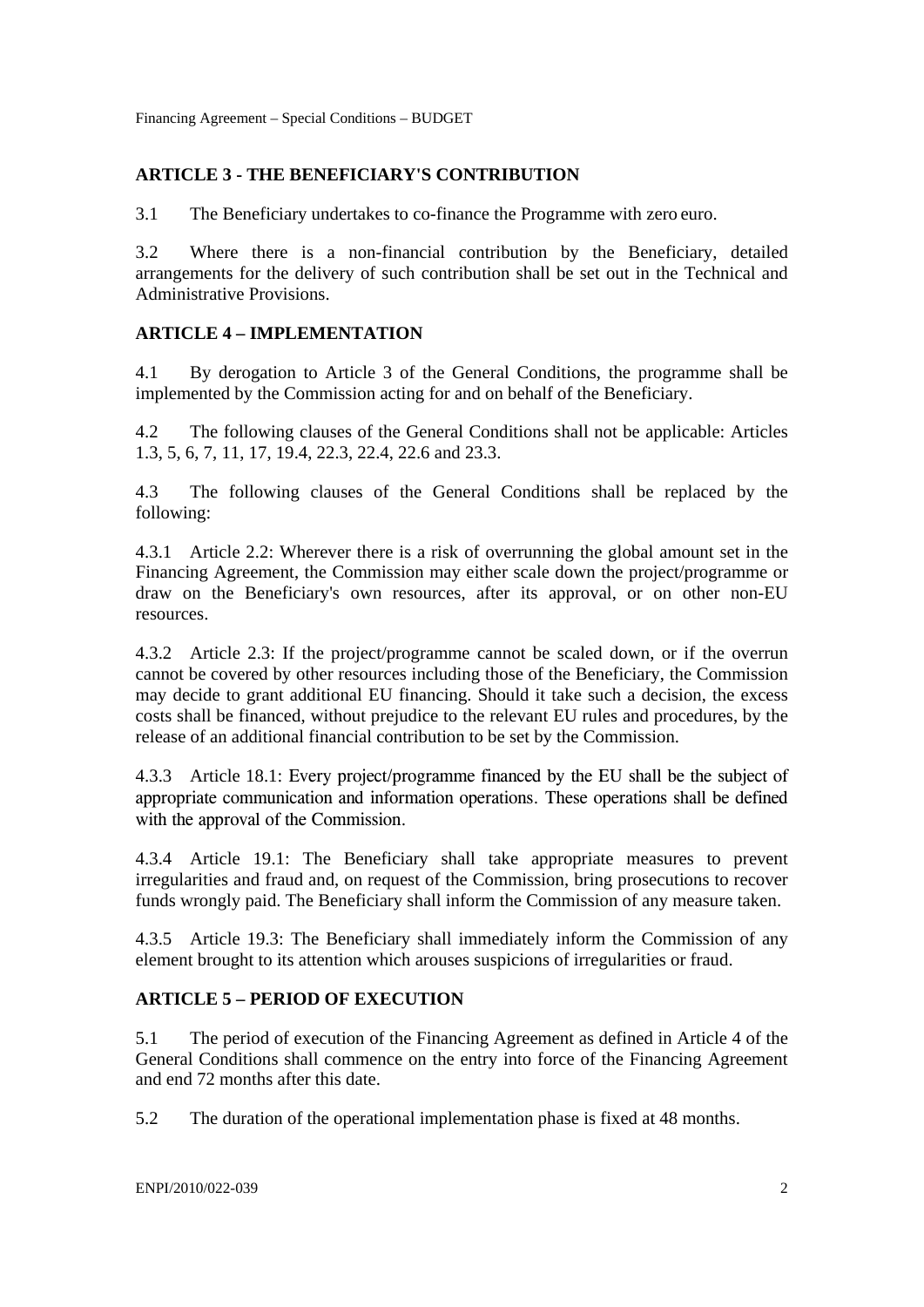#### 5.3 The duration of the closure phase is fixed at 24 months.

#### **ARTICLE 6 - ADDRESSES**

All communications concerning the implementation of this Financing Agreement shall be in writing, refer expressly to the Programme and shall be sent to the following addresses:

#### a) **for the Commission**

The Head of Delegation Delegation of the European Union to Armenia 21 Frik Street Yerevan, 0002 Armenia

#### b) **for the Beneficiary**

Mr. Tigran Davtyan Minister of Economy National Coordinator of EU Assistance Government of Armenia 5 Mher Mkrtchyan Street Yerevan, 0010 Armenia

## **ARTICLE 7 - ANNEXES**

7.1 The following documents shall be annexed to this agreement and form an integral part thereof:

Annex I: General Conditions

Annex II: Technical and Administrative Provisions

7.2 In the event of a conflict between the provisions of the Annexes and those of the Special Conditions of the Financing Agreement, the provisions of the Special Conditions shall take precedence. In the event of a conflict between the provisions of Annex I and those of Annex II, the provisions of Annex I shall take precedence.

# **ARTICLE 8 – SPECIAL CONDITIONS APPLYING TO A BUDGET SUPPORT OPERATION**

8.1. The following clauses of the General Conditions shall not be applicable to the part of the programme related to the budget support operation: Articles 2, 4.2 first sentence, 5, 6, 8, 9, 10, 11, 12, 13, 15, 17 and 18.2.

8.2. Furthermore, the following clauses of the General Conditions shall be replaced respectively by the following: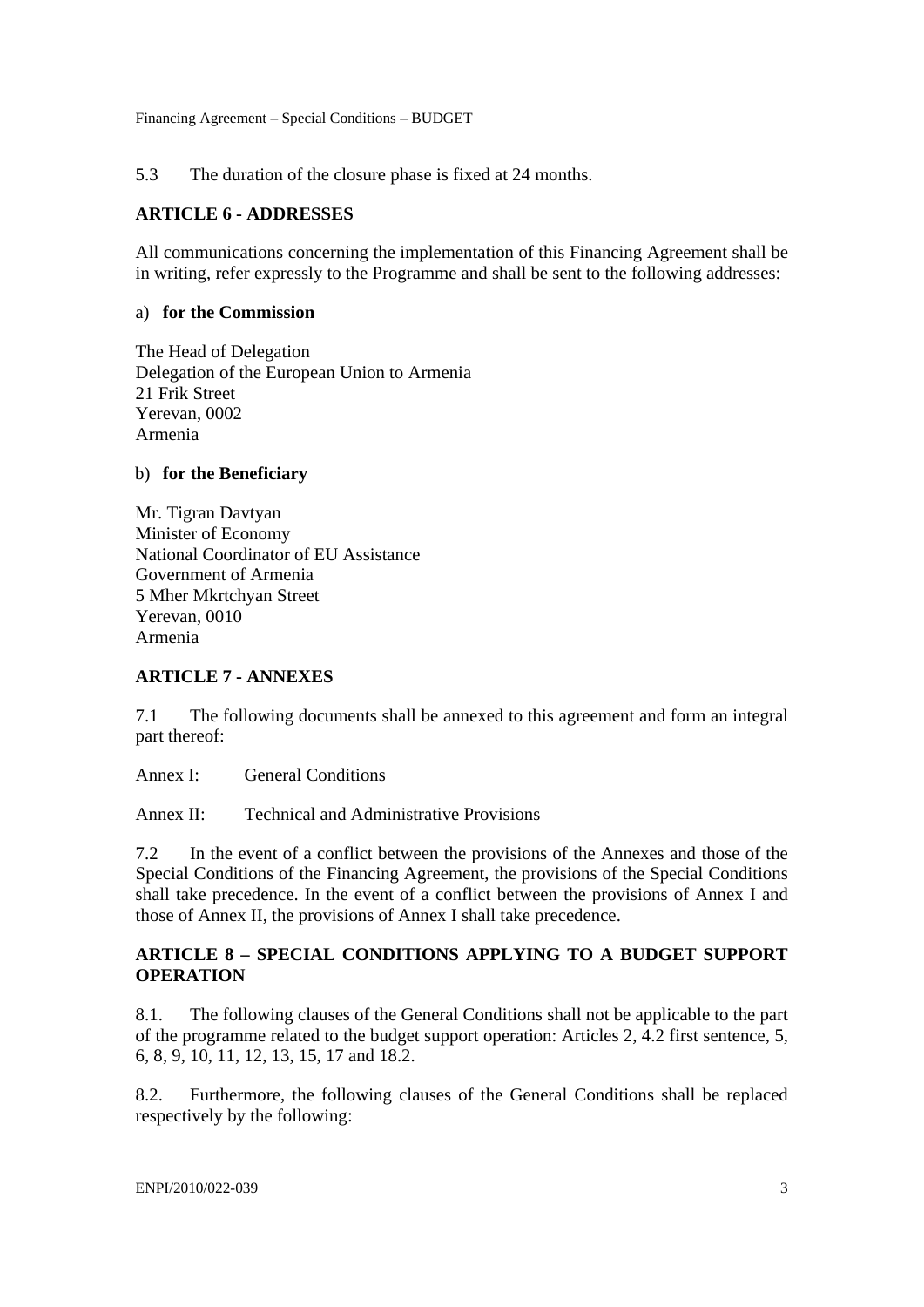8.2.1 Article 3: The part of the programme related to the budget support operation shall be implemented by the Commission. This consists in verifying compliance with the conditions for payment, and in the payment of the amounts due for each instalment, in conformity with this Financing Agreement.

8.2.2 Article 14: The Beneficiary undertakes to apply its national foreign exchange regulations in a non-discriminatory manner to the payments made under this Financing Agreement. The foreign exchange transfers will be accounted for under the value date of the notification of credit to the Treasury account to the Central Bank. The exchange rate will be the average rate of the interbank foreign currency market on the value date of the notification of credit.

8.3 Article 4.1 of the General Conditions shall be supplemented by the following: All payment requests submitted by the Beneficiary in accordance with the provisions set out in the Technical and Administrative Provisions shall be eligible for EU financing provided that such requests are submitted during the operational implementation phase.

8.4 Article 19.5 of the General Conditions shall be applicable mutatis mutandis in relation to any practices of active or passive corruption whatsoever in relation to the implementation of the operation.

## **ARTICLE 9 – ENTRY INTO FORCE OF THE FINANCING AGREEMENT**

The Financing Agreement shall enter into force on the date on which the Commission receives a notification from the Beneficiary confirming the completion of the internal procedures of the Beneficiary necessary for its entry into force. The Financing Agreement will not enter into force if such a notification is not received by the Commission by **31/12/2011**.